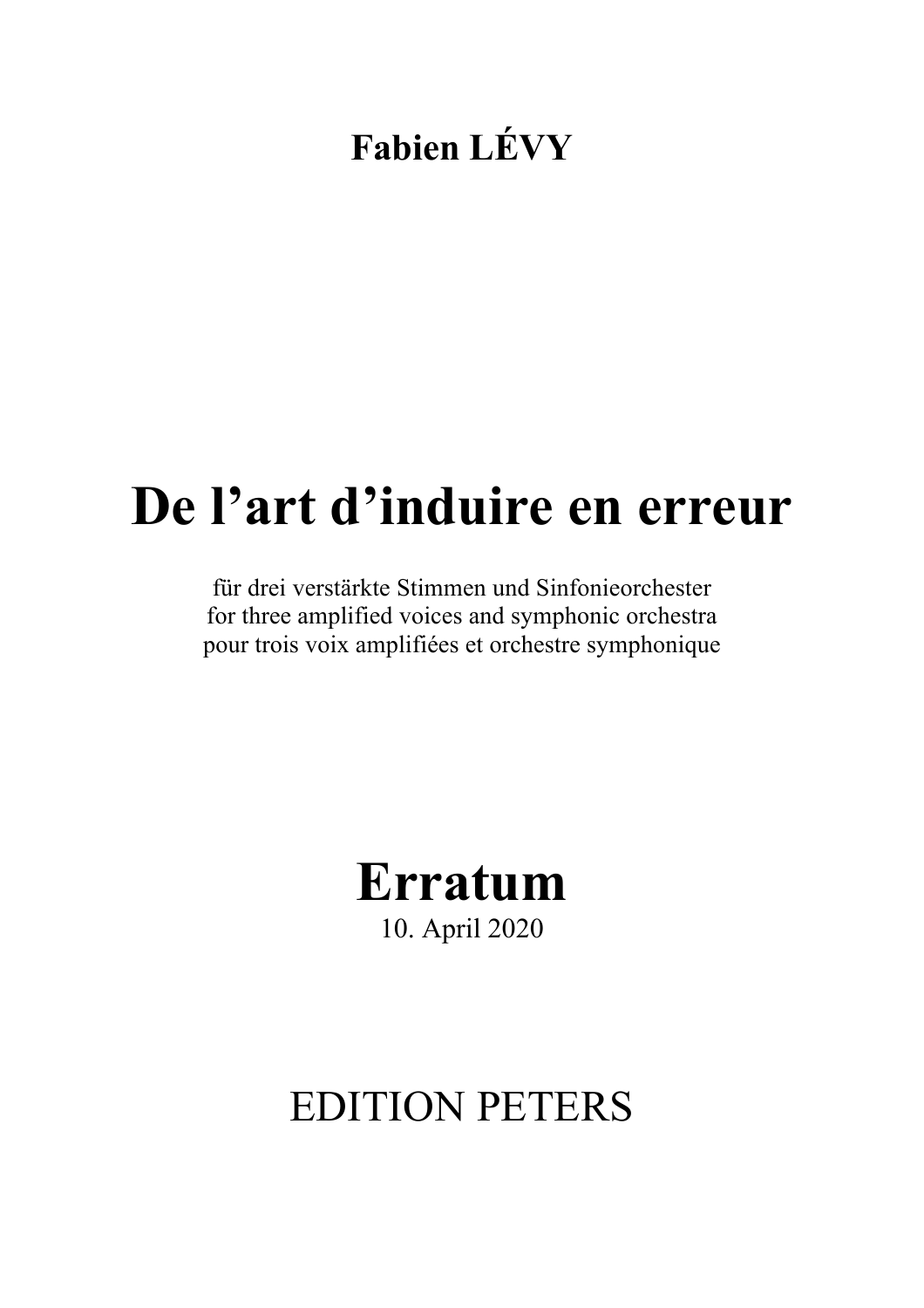#### **Conductor**

- I. de l'art d'induire en erreur, meas. 49: fermata of ca. 7''

#### **Oboe 1**

- II. L'enfance de l'art, meas. 241-248: Tacet (don't play the d b)
- See also Tp2, in case of ossia

#### **Basson1**

- III. Souviens-toi de ton futur, meas. 231, 237: b#-c#

#### **Brass**

III. Souviens-toi de ton futur, meas. 89-96: mistakes in the parts for the rest and metric



#### **Trompette2 (&Oboe1)**

- III. Souviens-toi de ton futur: in case the piccolo tromp doesn't want to go above d''' sounding, it is possible to do following ossia (documents below):
- Letter P, meas. 187-192: exchange between the Oboe 1 and Picc Tp2
- Letter Q, meas. 201-206 & 212-213: ossia.

#### **Percussions & Timbale**

- Schwirrbogen: low/tief (Schwirrholz)
- (Timbale) III. Souviens-toi de ton futur, meas. 196, afuche: mf

#### **Voices**

- I. de l'art d'induire en erreur, meas. 25: mp
- (tenor): I. de l'art d'induire en erreur, meas. 67-71: "aah" like for the bass
- (bass): I. de l'art d'induire en erreur, meas. 107: start to speak meas. 106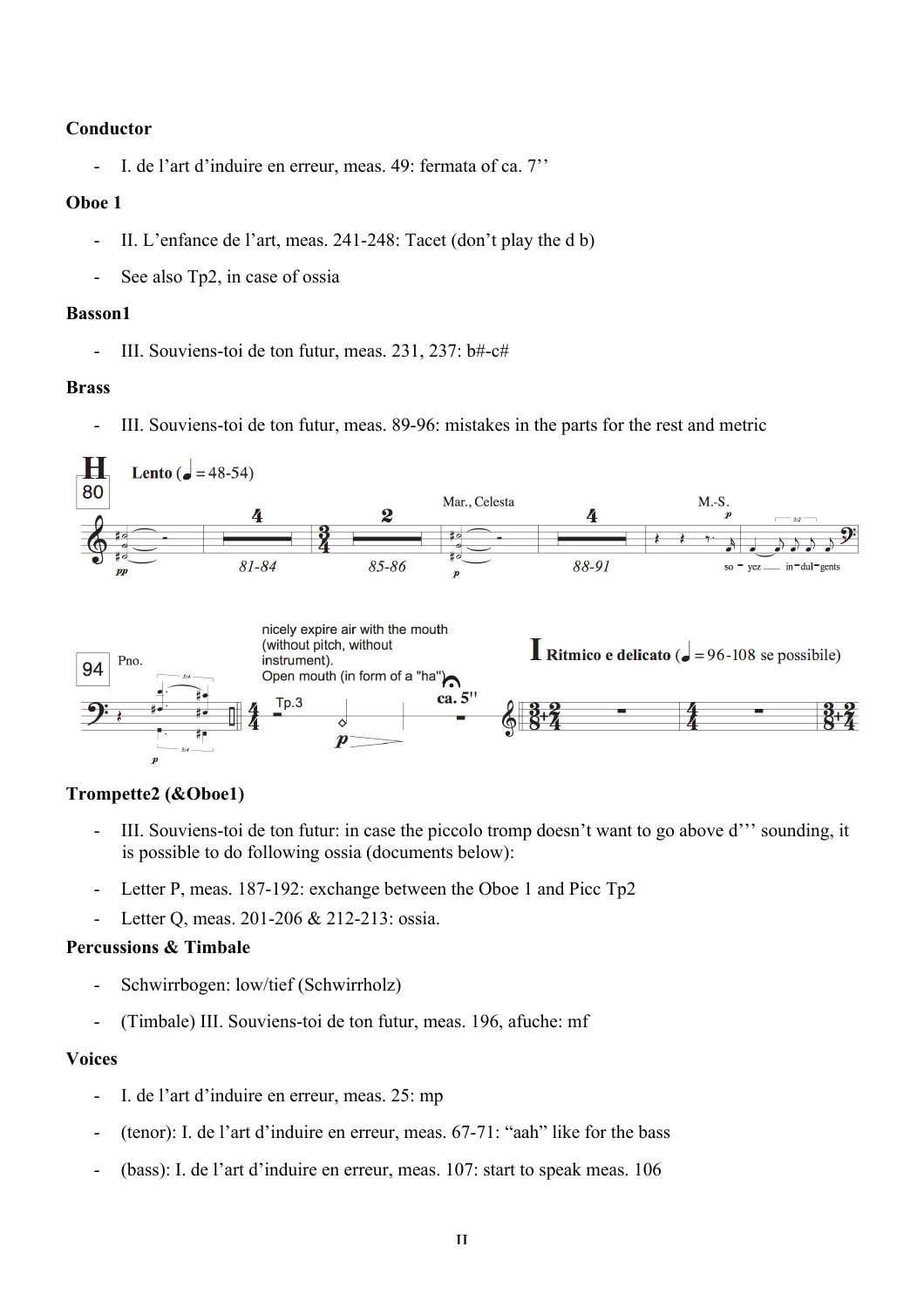- (Mezzo-Sopran): III. Souviens-toi de ton futur, meas. 1-2: legato, pretty free spoken
- (bass): III. Souviens-toi de ton futur, meas. 36: "voa"
- III. Souviens-toi de ton futur, meas. 96 and after: the movement on the mic. is not obligatory. More important is the gestrure, which has to be very short.
- (Mezzo-Soprano) III. Souviens-toi de ton futur, meas. 217-218: "moi" on meas. 218 and not 217:



#### **Vn.I, Vn.II & Viola**

- alla chitarra con plectrum, on fine-tuners: if only one fine tuners, however play on it. With the number of instruments, it will sound like alla chitarra
- III. Souviens-toi de ton futur, meas. 220 and after: vn.I solo, vn.II solo, va: f, and "en dehors, Hauptstimme" (with the tubular flutes)

#### **Vn.I**

- II. L'enfance de l'art, meas. 1: vn1 solo (pizz).
- III. Souviens-toi de ton futur, meas. 60: div. arco (below): pp (pizz.: p)

#### **Viola**

- I. de l'art d'induire en erreur, meas. 26: Divisi: 1.3.5./2.4.

#### **Cello**

- I. de l'art d'induire en erreur, meas. 90: tremolo
- I. de l'art d'induire en erreur, meas. 119: d [rest] e-**flat**, d-flat, e-natural
- III. Souviens-toi de ton futur, meas. 130: tremolo

#### **Double-bass**

- I. de l'art d'induire en erreur, meas. 116: sul D, sempre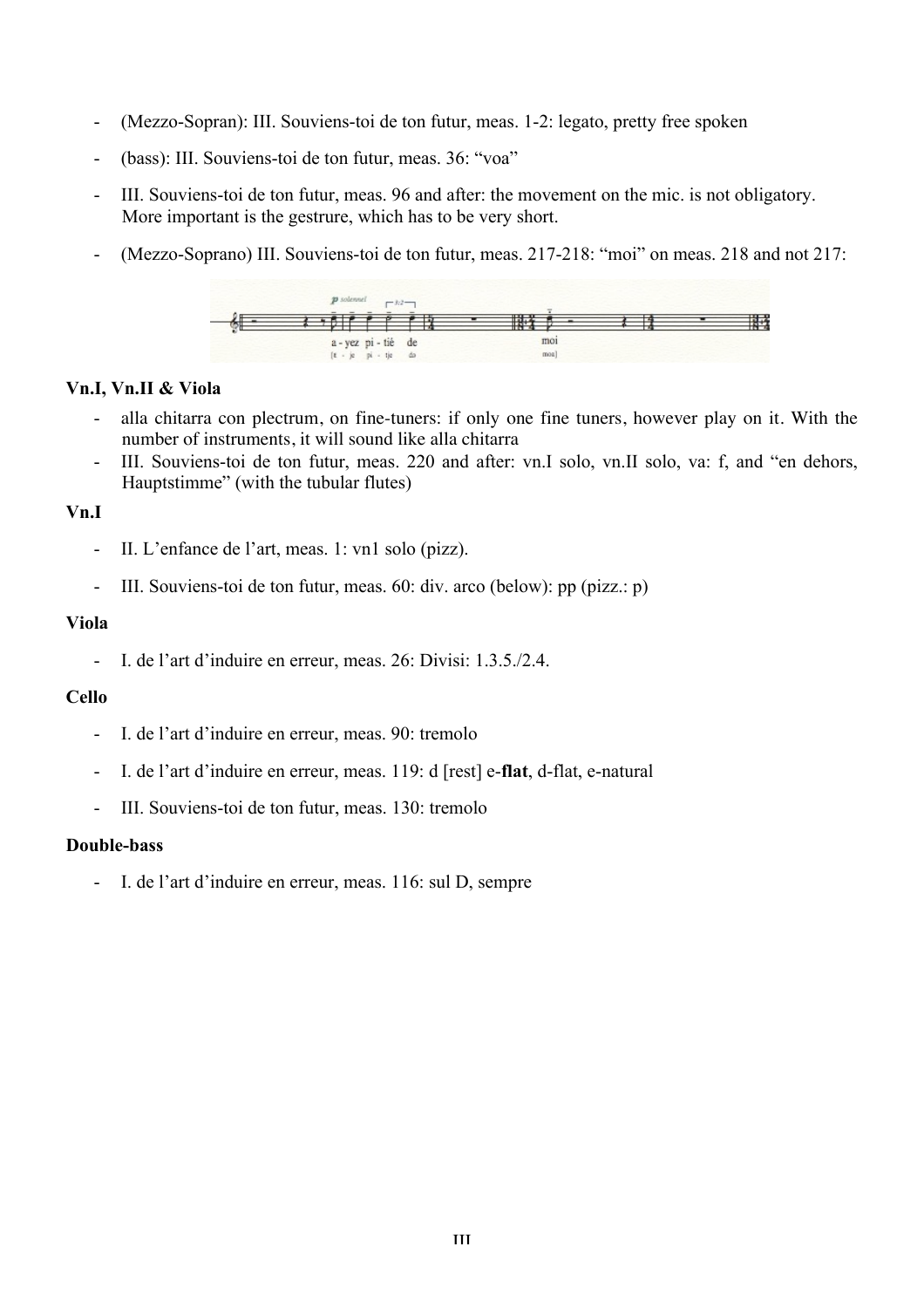#### **Ossia Picc. Tp2 (sib), III. Souviens-toi de ton future, if too high:**



Litolff / Peters 34534